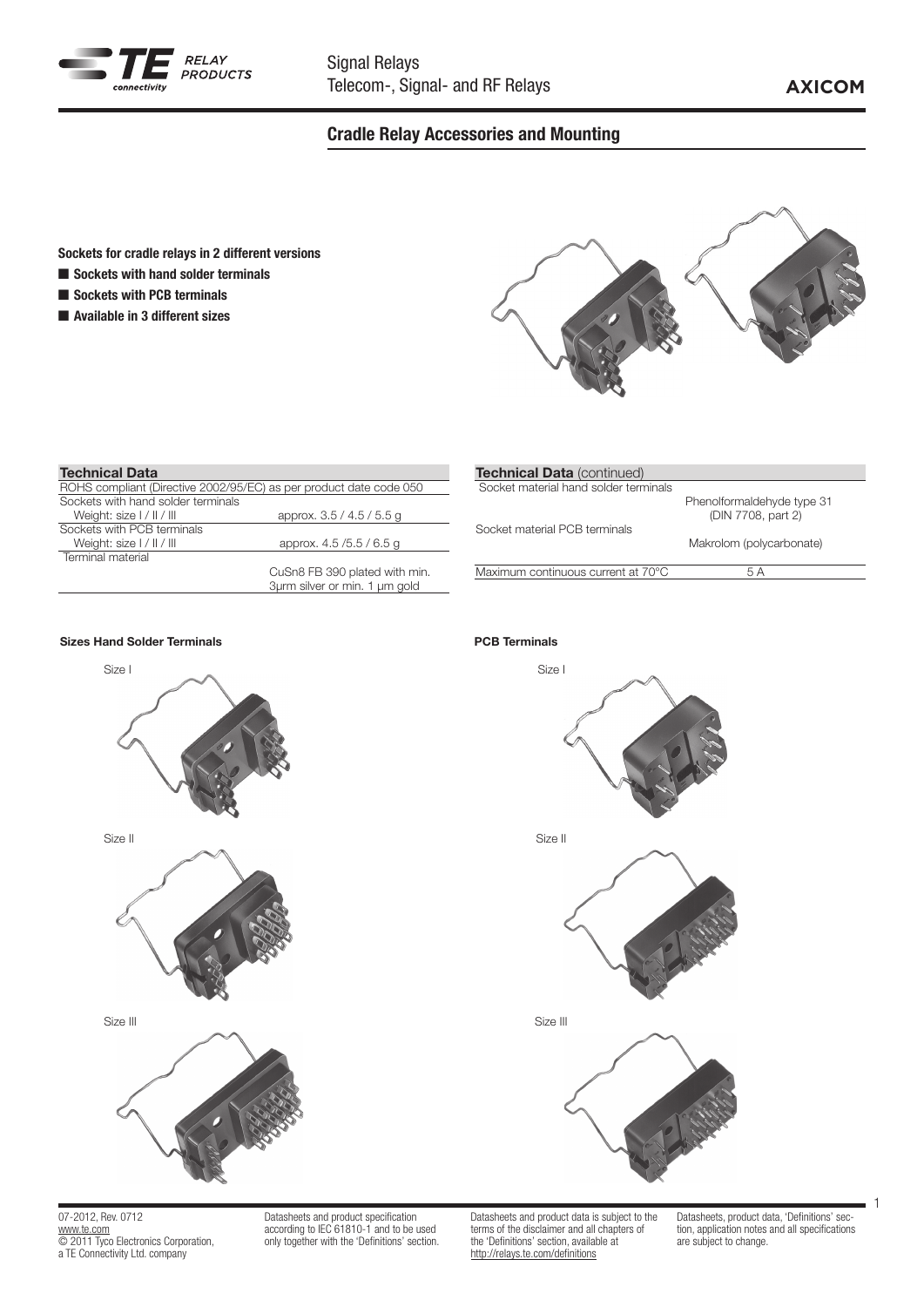

# **Cradle Relay Accessories and Mounting (Continued)**

Sockets with PCB terminals

## Dimensions

| Socket                  | $P_{\text{max}}$<br>orze. |     | <br>$21 - 2$<br>ze II⊾ |
|-------------------------|---------------------------|-----|------------------------|
| $\sim$<br>)imaneir<br>. | $\cap$<br>`mm             | bmm | 20mr                   |

#### Sockets with hand solder terminals

with hold-down spring for cradle relays N, S and P



with hold-down spring for cradle relay W







## Ordering Code\*)

| <b>Version</b>                                                                  | <b>Size</b>  | <b>Ordering Code</b>                         | <b>Part Number</b>                      |
|---------------------------------------------------------------------------------|--------------|----------------------------------------------|-----------------------------------------|
| Sockets                                                                         |              |                                              |                                         |
| for printed circuit mounting,<br>terminals silver-plated<br>with earth terminal | $\mathbb{H}$ | V23154-Z1001<br>V23154-Z1002<br>V23154-Z1028 | 1393824-1<br>9-1393809-1<br>1-1393824-0 |
| for solder terminals,<br>hand solder terminals, silver-plated                   | $\mathbb{I}$ | V23154-Z1005<br>V23154-Z1006<br>V23154-Z1015 | 1393824-4<br>1393824-5<br>1393824-8     |
| <b>Hold-down springs</b>                                                        |              |                                              |                                         |
| for cradle relays N, S and P                                                    | $\mathbb{I}$ | V23154-Z1021<br>V23154-Z1022<br>V23154-Z1034 | 1393827-1<br>1393827-2<br>1393760-2     |
| for cradle relay W                                                              |              | V23154-Z1023<br>V23154-Z1024                 | 1393827-3<br>1393760-1                  |

\*) Please note that hold down springs have to be ordered separately.

07-2012, Rev. 0712 www.te.com © 2011 Tyco Electronics Corporation, a TE Connectivity Ltd. company

2

Datasheets and product specification according to IEC 61810-1 and to be used only together with the 'Definitions' section. Datasheets and product data is subject to the terms of the disclaimer and all chapters of the 'Definitions' section, available at http://relays.te.com/definitions

Datasheets, product data, 'Definitions' section, application notes and all specifications are subject to change.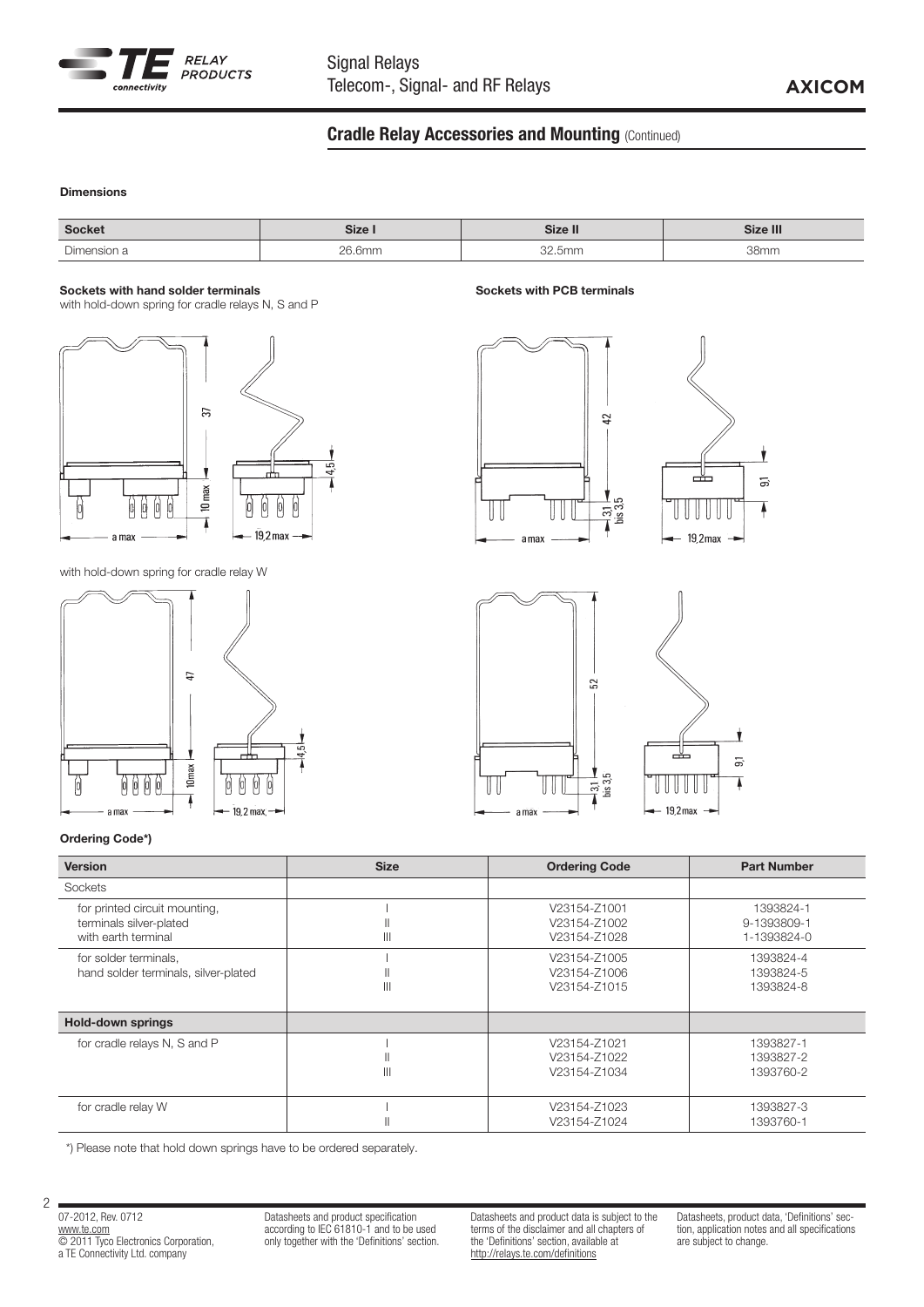

# **Cradle Relay Accessories and Mounting (Continued)**

## Dimensions

| Minimum spacings between sockets |  |  |
|----------------------------------|--|--|
|----------------------------------|--|--|

| <b>Socket</b>     | Size I  | Size II          | Size III |
|-------------------|---------|------------------|----------|
| Dimension a and b | $27$ mm | 33mm             | 39mm     |
| Dimension c       | 42mm    | 48 <sub>mm</sub> | 54mm     |

with hold-down spring for cradle relays N, S and P for cradle relay P for cradle relay P



Relays oriented inversely to each other



Relays oriented in the same direction



When mounting cradle relay P consideration should be given to magnetic fields. Strong DC magnetic fields, possibly caused by adjacent relays,and large iron masses are the most common causes of interference. Experience has shown that under normal operating conditions the minimum spacings specified for cradle relay P are sufficient to prevent cross interference.

#### Mounting hole layout for cradle relays and sockets with hand solder terminals

with hold-down spring for cradle relays N, S and P





\*) This hole is omitted when mounting hole layouts is intended for the socket

07-2012, Rev. 0712 www.te.com © 2011 Tyco Electronics Corporation, a TE Connectivity Ltd. company

Datasheets and product specification according to IEC 61810-1 and to be used only together with the 'Definitions' section. Datasheets and product data is subject to the terms of the disclaimer and all chapters of the 'Definitions' section, available at http://relays.te.com/definitions

 $\overline{\bigoplus^*}$ 

 $-9 -$ 

-17

↔

 $\Xi$ 

N

v

3 7,2

 $2.8^\phi$ 

Datasheets, product data, 'Definitions' section, application notes and all specifications are subject to change.

3